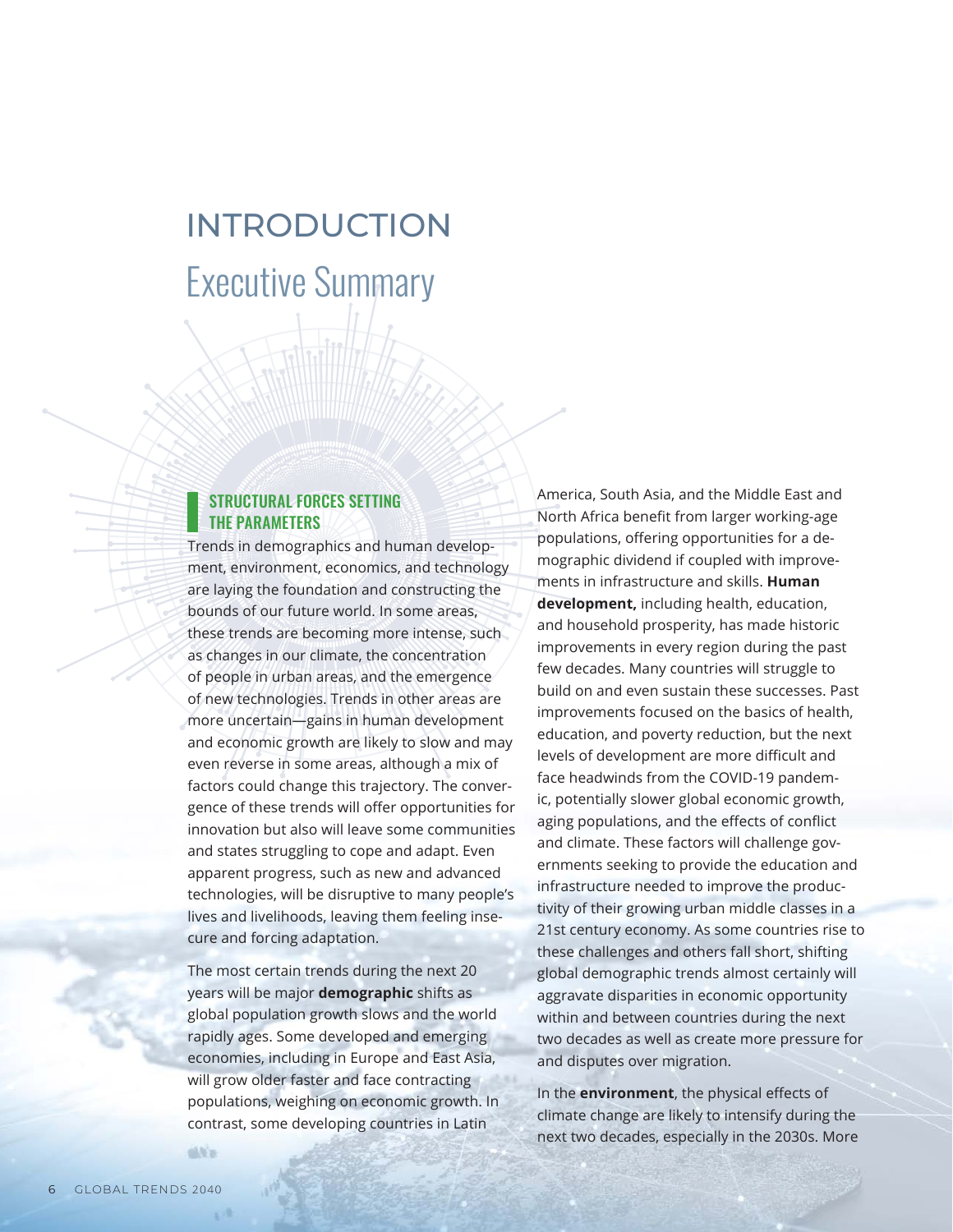extreme storms, droughts, and floods; melting glaciers and ice caps; and rising sea levels will accompany rising temperatures. The impact will disproportionately fall on the developing world and poorer regions and intersect with environmental degradation to create new vulnerabilities and exacerbate existing risks to economic prosperity, food, water, health, and energy security. Governments, societies, and the private sector are likely to expand adaptation and resilience measures to man age existing threats, but these measures are unlikely to be evenly distributed, leaving some populations behind. Debates will grow over how and how quickly to reach net zero green house gas emissions.

During the next two decades, several global **economic trends,** including rising national debt, a more complex and fragmented trading environment, a shift in trade, and new employ ment disruptions are likely to shape conditions within and between states. Many governments may find they have reduced flexibility as they navigate greater debt burdens, diverse trading rules, and a broader array of powerful state and corporate actors exerting influence. Large platform corporations—which provide online markets for large numbers of buyers and sell er—could drive continued trade globalization and help smaller firms grow and gain access to international markets. These powerful firms are likely to try to exert influence in political and social arenas, efforts that may lead gov ernments to impose new restrictions. Asian economies appear poised to continue decades of growth through at least 2030, although po tentially slower. They are unlikely to reach the per capita gross domestic product (GDP) or economic influence of existing advanced econ omies, including the United States and Europe. Productivity growth remains a key variable; an increase in the rate of growth could alleviate

many economic, human development, and other challenges.

**Technology** will offer the potential to mitigate problems, such as climate change and disease, and to create new challenges, such as job displacement. Technologies are being invent ed, used, spread, and then discarded at ever increasing speeds around the world, and new centers of innovation are emerging. During the next two decades, the pace and reach of technological developments are likely to increase ever faster, transforming a range of human experiences and capabilities while also creating new tensions and disruptions within and between societies, industries, and states. State and nonstate rivals will vie for leadership and dominance in science and technology with potentially cascading risks and implications for economic, military, and societal security.

## EMERGING DYNAMICS

These structural forces, along with other factors, will intersect and interact at the levels of societies, states, and the international system, creating opportunities as well as chal lenges for communities, institutions, corpo rations, and governments. These interactions are also likely to produce greater contestation at all levels than has been seen since the end of the Cold War, reflecting differing ideolo gies as well as contrasting views on the most effective way to organize society and tackle emerging challenges.

Within **societies**, there is increasing fragmen tation and contestation over economic, cultur al, and political issues. Decades of steady gains in prosperity and other aspects of human de velopment have improved lives in every region and raised peoples' expectations for a better future. As these trends plateau and combine with rapid social and technological changes,

 $\Box$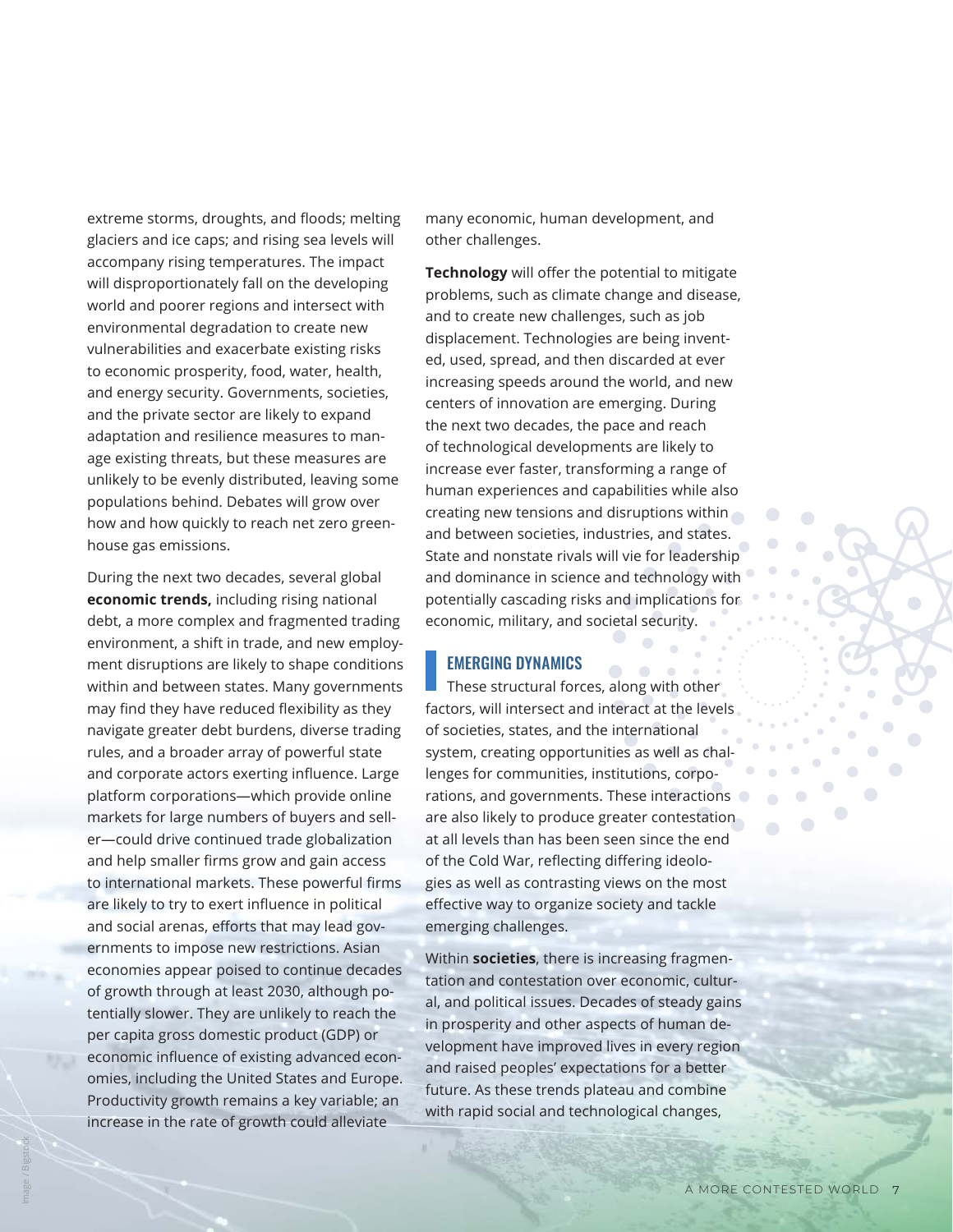large segments of the global population are becoming wary of institutions and governments that they see as unwilling or unable to address their needs. People are gravitating to familiar and like-minded groups for community and security, including ethnic, religious, and cultural identities as well as groupings around interests and causes, such as environmentalism. The combination of newly prominent and diverse identity allegiances and a more siloed information environment is exposing and aggravating fault lines within states, undermining civic nationalism, and increasing volatility.

At the **state level**, the relationships between societies and their governments in every region are likely to face persistent strains and tensions because of a growing mismatch between what publics need and expect and what governments can and will deliver. Populations in every region are increasingly equipped with the tools, capacity, and incentive to agitate for their preferred social and political goals and to place more demands on their governments to find solutions. At the same time that populations are increasingly empowered and demanding more, governments are coming under greater pressure from new challenges and more limited resources. This widening gap portends more political volatility, erosion of democracy, and expanding roles for alternative providers of governance. Over time, these dynamics might open the door to more significant shifts in how people govern.

In the **international system**, no single state is likely to be positioned to dominate across all regions or domains, and a broader range of actors will compete to shape the international system and achieve narrower goals. Accelerating shifts in military power, demographics,

economic growth, environmental conditions, and technology, as well as hardening divisions over governance models, are likely to further ratchet up competition between China and a Western coalition led by the United States. Rival powers will jockey to shape global norms, rules, and institutions, while regional powers and nonstate actors may exert more influence and lead on issues left unattended by the major powers. These highly varied interactions are likely to produce a more conflict-prone and volatile geopolitical environment, undermine global multilateralism, and broaden the mismatch between transnational challenges and institutional arrangements to tackle them.

## ALTERNATIVE SCENARIOS FOR 2040

Human responses to these core drivers and emerging dynamics will determine how the world evolves during the next two decades. Of the many uncertainties about the future, we explored three key questions around conditions within specific regions and countries and the policy choices of populations and leaders that will shape the global environment. From these questions, we constructed five scenarios for alternative worlds in the year 2040.

- How severe are the looming global challenges?
- How do states and nonstate actors engage in the world, including focus and type of engagement?
- Finally, what do states prioritize for the future?

In **Renaissance of Democracies**, the world is in the midst of a resurgence of open democracies led by the United States and its allies. Rapid technological advancements fostered

dill'a